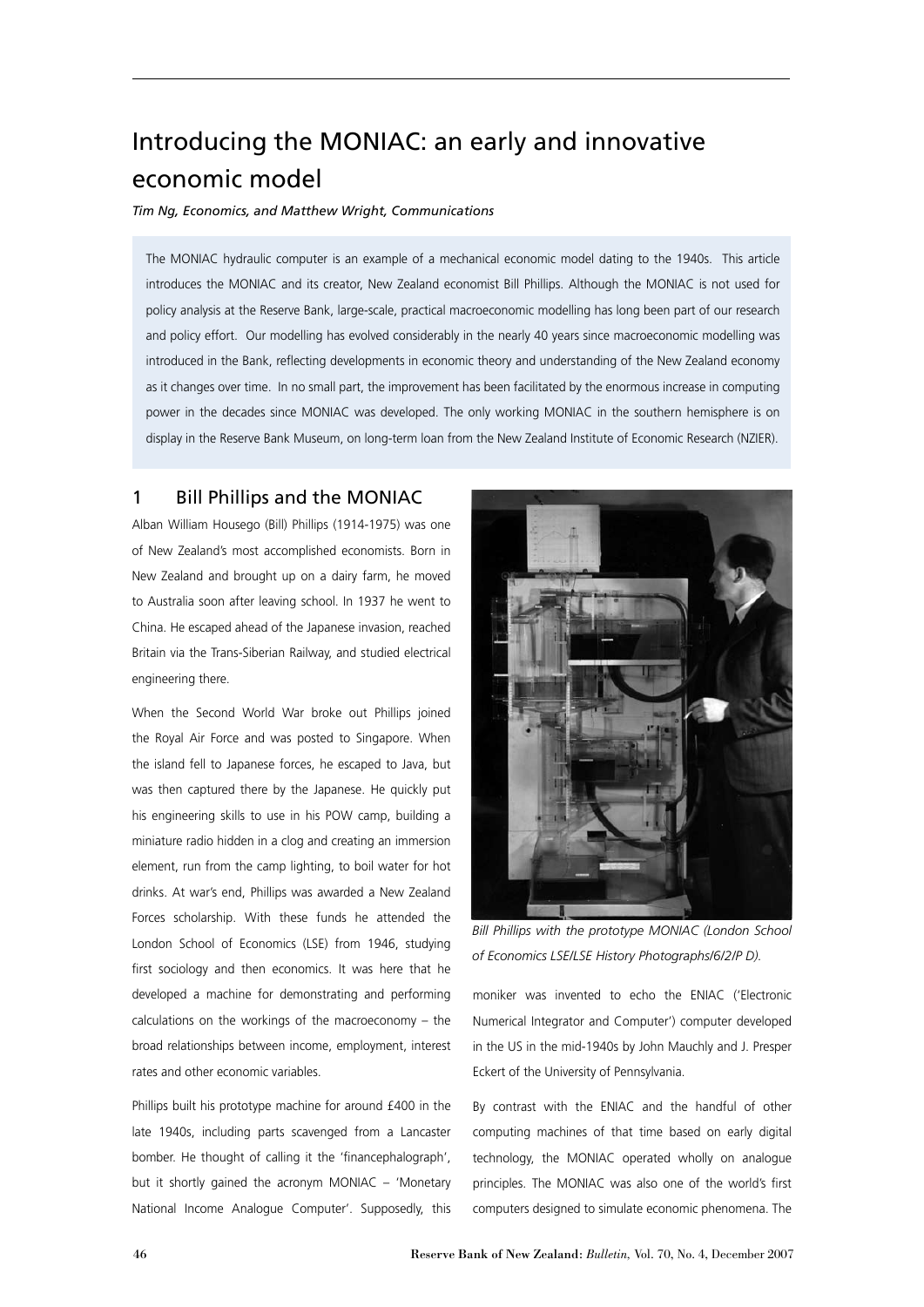

*Above and below: Dr Alan Bollard, Governor of the Reserve Bank of New Zealand, explains the MONIAC on display in the Reserve Bank Museum to staff (Stephen A'Court, RBNZ).*

prevailing mechanical computation application of the time was ballistics calculations for the military. The MONIAC could perform logical functions that no other computer of the day could match, due to a combination of its analogue calculation principles and the use of water flow as the calculating medium. The other analogue calculating machines of the same era, such as the differential analysers built by Vannevar Bush in the 1930s, were electro-mechanical, relying on cogs, gears and pulleys.

Phillips based the relationships represented in the MONIAC on Keynesian and classical economic principles, showing the circular flow of income, expressed mathematically as  $Y =$  $C + I + G + (X-M)$  (income equals household expenditure plus business investment plus government expenditure plus export sales, less purchase of imports). Separate water tanks represent households, business, government, exporting and importing sectors of the economy. Coloured water pumped around the system measures income, spending and GDP. The system is programmable and capable of solving nine simultaneous equations in response to any change of the parameters, to reach a new equilibrium. A plotter can record changes in the trade balance, GDP and interest rates on

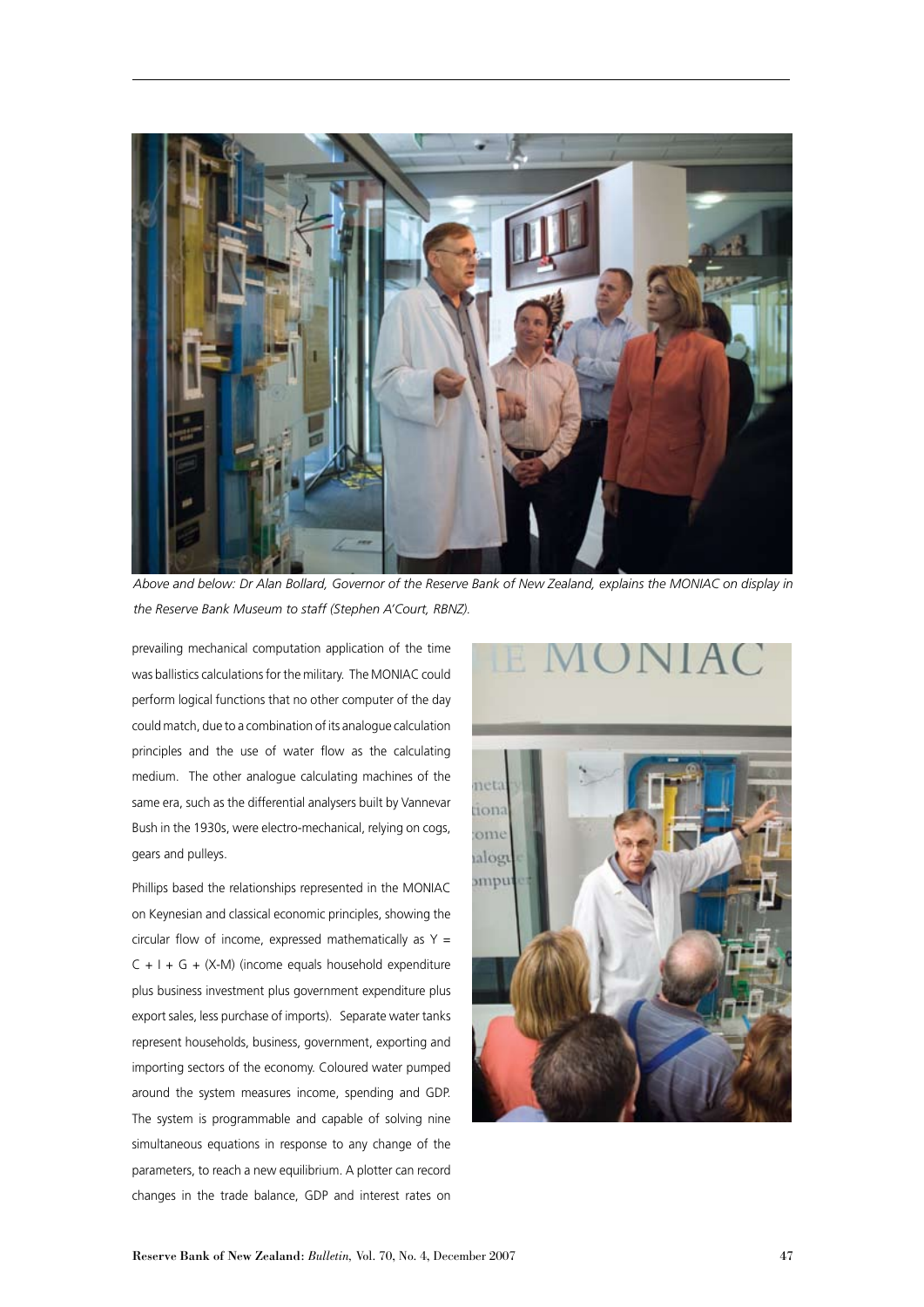#### MONIAC restoration

The MONIAC on display in the Reserve Bank Museum is the first production example, originally calibrated for the British economy, and is the only MONIAC known to be in working order in the southern hemisphere. In its use at the LSE, it was often paired with a second MONIAC calibrated to represent the 'rest of the world'.

In 1987 the LSE donated the machine to the NZIER, and it was restored to working order in 1991. It was refurbished again in 2003 before being displayed as part of a New Zealand display at the 50th Venice Biennale of Contemporary Art. The NZIER kindly offered the MONIAC to the Reserve Bank Museum in 2006, on long-term loan, and it underwent further restoration before being put on display in mid-2007.



*Geoff Bertram of Victoria University working on the MONIAC in the Reserve Bank's workshop, November 2006 (RBNZ).*



*New pump assemblies, on left, ready for replacement (RBNZ).*

Issues that had to be overcome included corrosion in pumps and re-sealing many of the tanks. The pictures highlight some of the steps required to bring the MONIAC to public display as a working museum exhibit.



*The MONIAC reassembled, May 2007 (RBNZ).*



*Robbie MacInarlin (back to camera) and others install the MONIAC in the Reserve Bank Museum (RBNZ).*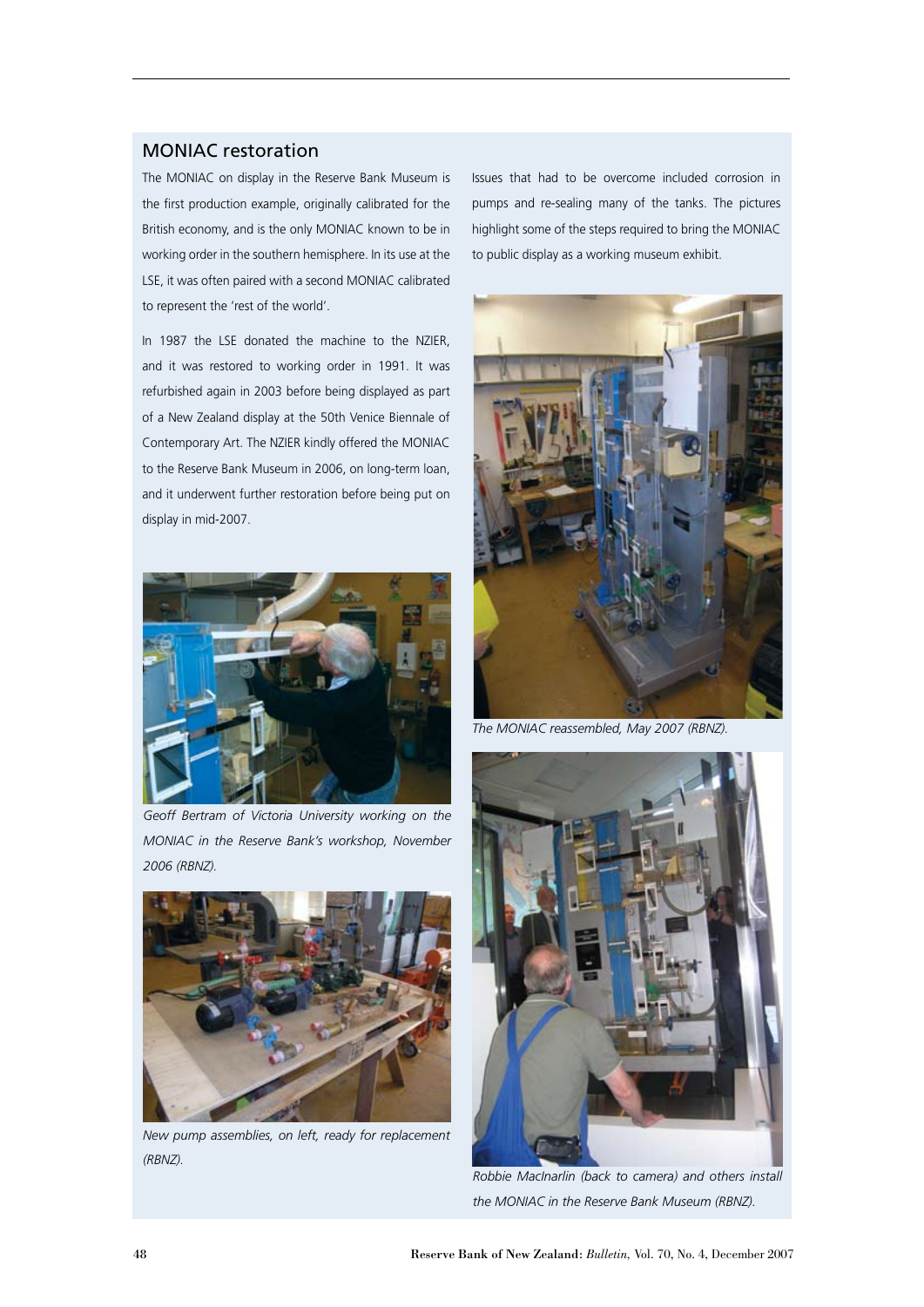

*The MONIAC in its display case in the Reserve Bank Museum. The MONIAC sits on a stainless steel tray designed to catch any leakages and allow the machine to be drained (Stephen A'Court, RBNZ).*

paper. Simulation experiments with fiscal policy, monetary policy and exchange rates can be carried out. Although the MONIAC was conceived as a teaching tool, it is also capable of generating economic forecasts. Phillips himself used the MONIAC as a teaching tool at the London School of Economics. Around 14 machines were built, selling for USD4,300 in 1952 – just over NZD293,000 today.

In addition to his contribution to early economic modelling through the MONIAC, Phillips made far-reaching theoretical contributions to economics, for which he is probably better remembered. His particular contribution was the concept of the Phillips Curve, an inverse relationship between unemployment and inflation, which he published in 1958.

The Phillips Curve relationship became a significant part of economic policy analysis in the developed world through the next decade. The theory struggled, however, to explain the persistent and strongly rising inflation from the mid-60s through the 1970s, which occurred without corresponding falls in unemployment. In another major theoretical advance in economics, the simple form of the Phillips Curve was augmented to account for the crucial influence of inflation

expectations. The result was a relationship that incorporated the 'monetarist' principle that the level of inflation and the level of unemployment are independent in the long run. This form of the Phillips Curve survives to this day as a core principle in macroeconomics.

In 1967, Phillips moved to Australia and took up a position in the Australian National University. He suffered a stroke two years later and retired to New Zealand, where he taught at the University of Auckland. Phillips died in March 1975.

## 2 Computer technology and economic modelling at the Reserve Bank

During the late twentieth century, computerised economic modelling and forecasting became an integral part of monetary policy formulation in virtually every central bank in the world. The technologies of economic modeling – and to some extent the models themselves – have inevitably reflected the nature of the computing systems on which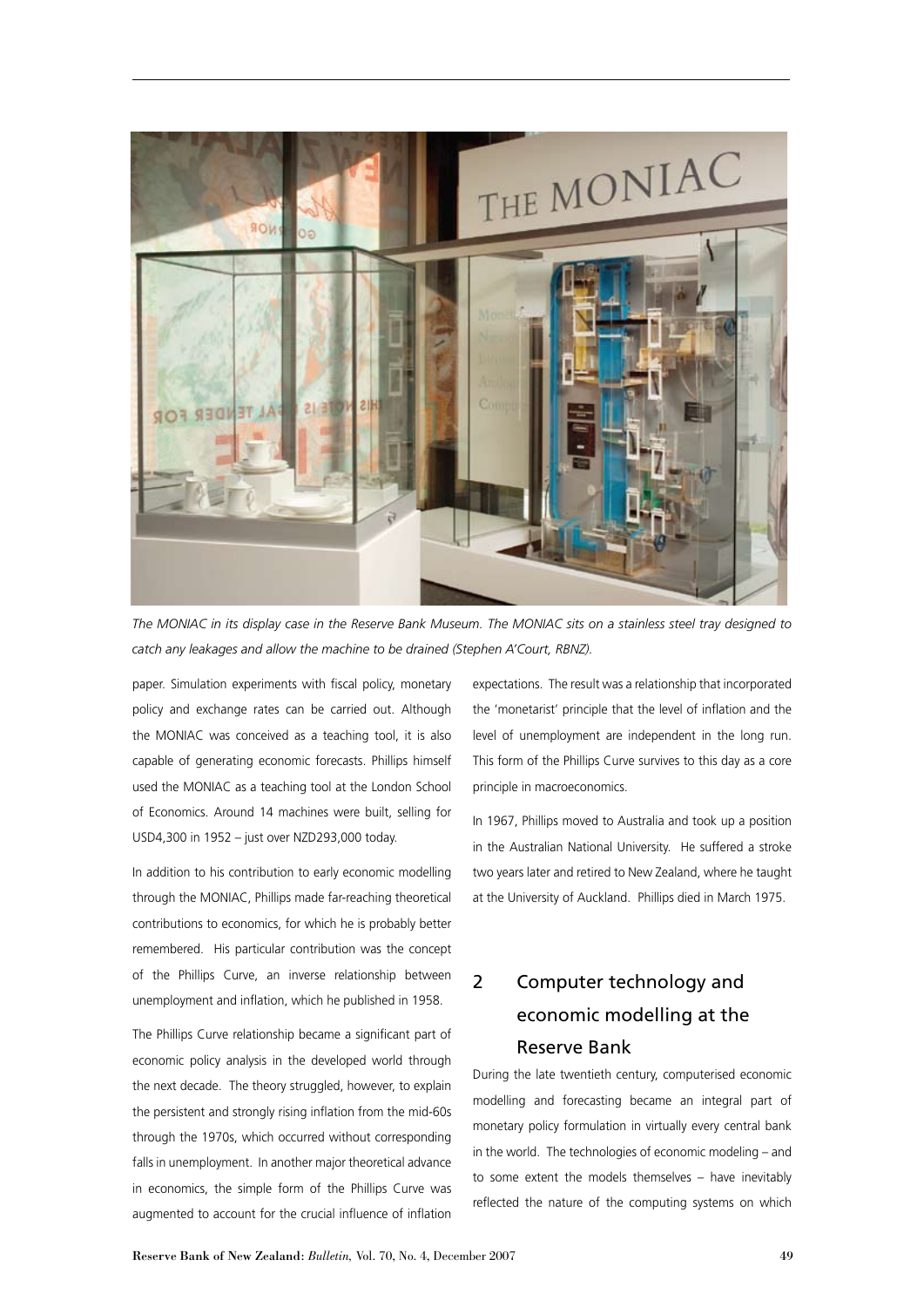Figure 1 A simplified flow diagram of the MONIAC



#### Figure 2

Stocks and flows as represented in the Forecasting and Policy System

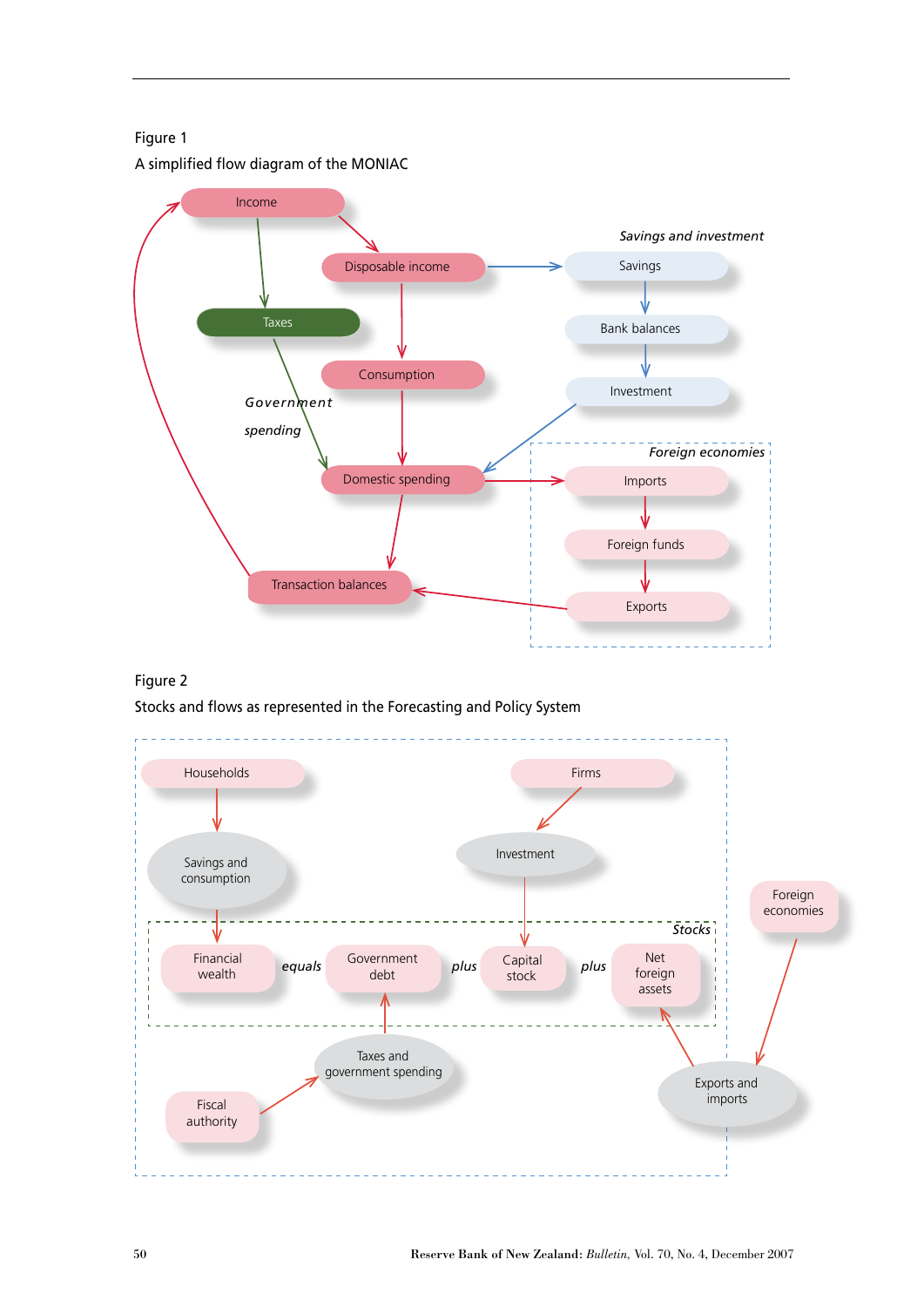### Figure 3

### Sample FPS equations

### Consumption

| $c = \text{crt} + \text{cfl}$                                                                                                                                |  |  |
|--------------------------------------------------------------------------------------------------------------------------------------------------------------|--|--|
| $\text{crt} = \text{ydrt/pc}$                                                                                                                                |  |  |
| $cfl = (cfl_eq + cvl * ((ydfl(-2)/pc(-2))/(ydfl_eq(-2)/pc_eq(-2)) - 1)$<br>$-cv2*(rsl(-2)-rsl\_eq(-2))*cfl\_eq(-2)$<br>+ cv3*(nfa/pc-nfa_eq/pc_eq) - cfladj) |  |  |
| $c_{eq} = cfl_{eq} + crt_{eq}$                                                                                                                               |  |  |
|                                                                                                                                                              |  |  |
| $pc\_eq*crt\_eq = ydrt\_eq$                                                                                                                                  |  |  |
| $pc\_eq*cfl\_eq = mpcw\_eq*twfl\_eq + zeta*(fa\_eq-fa\_ss)$                                                                                                  |  |  |
| mpcw_eq: $1/mpcw_eq = (1-gamma)*delta*sigma*signa*(pc_eq/pc_eq+1)$                                                                                           |  |  |
| *(1+rcon_eq))**(sigma-1)/mpcw_eq(1) + 1                                                                                                                      |  |  |
| $twfl_eq = hwfl_eq + (1+rcon_eq(-1)) * fa_eq(-1)/(1+ydot_eq)$                                                                                                |  |  |
| $hwl$ $eq = ydf$ $eq + risk$ $eq + (1-gamma) * (1 + qdoteq) * hwl$ $eq(1)/(1 + rconeq(1))$                                                                   |  |  |
| $fa_{eq} + pc_{eq} * cfl_{eq} = ydf_{eq} + risk_{eq} + (1 + rcon_{eq}(-1)) * fa_{eq}(-1)/(1 + ydot_{eq})$                                                    |  |  |
| $fa$ <sub>ss</sub> = $fa$ <sub>ss</sub> $(1)$                                                                                                                |  |  |
|                                                                                                                                                              |  |  |

### Key:

| C       | Consumption                                                        | sigma   | coefficient<br>Consumers'<br>of intertemporal<br>substitution        |
|---------|--------------------------------------------------------------------|---------|----------------------------------------------------------------------|
| $c$ eq  | Equilibrium consumption                                            |         |                                                                      |
| cfl     | Consumption by forward-looking consumers                           | twfl eg | Equilibrium total wealth                                             |
| cfl_eq  | Equilibrium consumption by forward-looking<br>consumers            | vdfl    | Real disposable income for forward-looking<br>consumers              |
| crt     | Consumption by rule-of-thumb consumers                             | ydfl_eq | Equilibrium real disposable income for forward-<br>looking consumers |
| crt_eq  | Equilibrium consumption by rule-of-thumb<br>consumers              | ydot_eq | Equilibrium trend output growth rate                                 |
| delta   | Household discount rate                                            | ydrt    | Real disposable income for rule-of-thumb<br>consumers                |
| fa_eq   | Equilibrium real financial assets                                  | ydrt_eq | Equilibrium real disposable income for rule-of-                      |
| fa_ss   | Steady-state real financial assets                                 |         | thumb consumers                                                      |
| gamma   | Probability of death                                               |         |                                                                      |
| hwfl_eq | Equilibrium human wealth                                           |         |                                                                      |
| mpcw_eq | Equilibrium marginal propensity to consume<br>out of wealth        |         |                                                                      |
| nfa     | Real net foreign-asset ratio                                       |         |                                                                      |
| nfa_eq  | Equilibrium real net foreign-asset ratio                           |         |                                                                      |
| pc      | Relative price of consumption                                      |         |                                                                      |
| pc_eq   | Equilibrium relative price of consumption                          |         |                                                                      |
| qdot_eq | Equilibrium growth rate of labour-augmenting<br>technical progress |         |                                                                      |
| rcon_eq | Equilibrium real interest rate for consumers                       |         |                                                                      |
| risk_eq | Equilibrium transfer to individuals from asset<br>holders          |         |                                                                      |
| rsl     | Slope of the yield curve                                           |         |                                                                      |
| rsl eg  | Equilibrium slope of the yield curve                               |         |                                                                      |